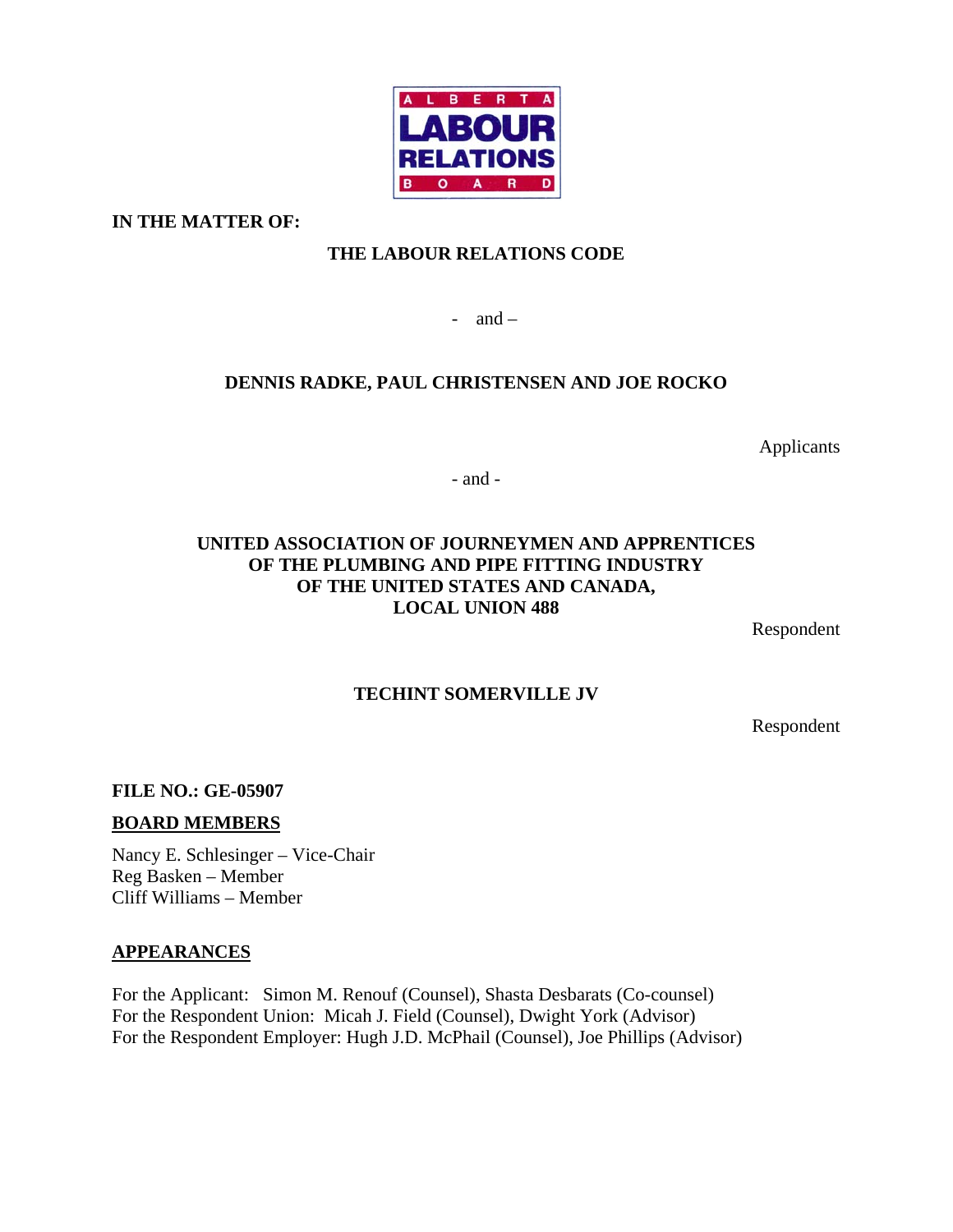#### **REASONS FOR DECISION**

[1] Paul Christensen, Dennis Radke, and Joe Rocko (the "Complainants") allege the United Association of Journeymen and Apprentices of the Plumbing and Pipe Fitting Industry of the United States and Canada, Local Union No. 488 ("Local 488" or the "Local") breached its duty of fair representation under section 153 of the *Labour Relations Code* (the "*Code*") when it failed to pursue grievances challenging the termination of their employment from Techint Somerville JV (the "Employer").

[2] Local 488 and the Employer argue the complaints are untimely under section 16(2) and should be dismissed. They also say the complaints fail on their merits. For the following reasons, we dismiss the complaints brought by Rocko and Christensen as untimely. We find Radke's complaint timely and Local 488 in breach of its duty of fair representation in respect of him.

#### **I. Background**

[3] The Complainants have been members of Local 488 for many years. In the summer of 2009, they were employed as pipeline welders on a pipeline being built by the Employer for Enbridge. Their work consisted of operating automatic welding machines. The Complainants were assigned to the "cap shack". Christensen started work on June 17, 2009 and Radke and Rocko started work on June 23. Their work was governed by the United Association Mainline Pipeline Agreement for Canada (the "Collective Agreement").

[4] The project was anticipated to last two months. But, their employment came to an abrupt end on June 27, 2009. Christensen was dismissed with letters from the Employer identifying two separate reasons for dismissal. One letter claimed he was dismissed for "reporting to work unable to perform his duties in a safe manner". A second letter said he was dismissed for "poor workmanship with regard to the quality of the welds performed, as discussed with the client Enbridge." He was also dismissed, he says, for driving to the line instead of taking transportation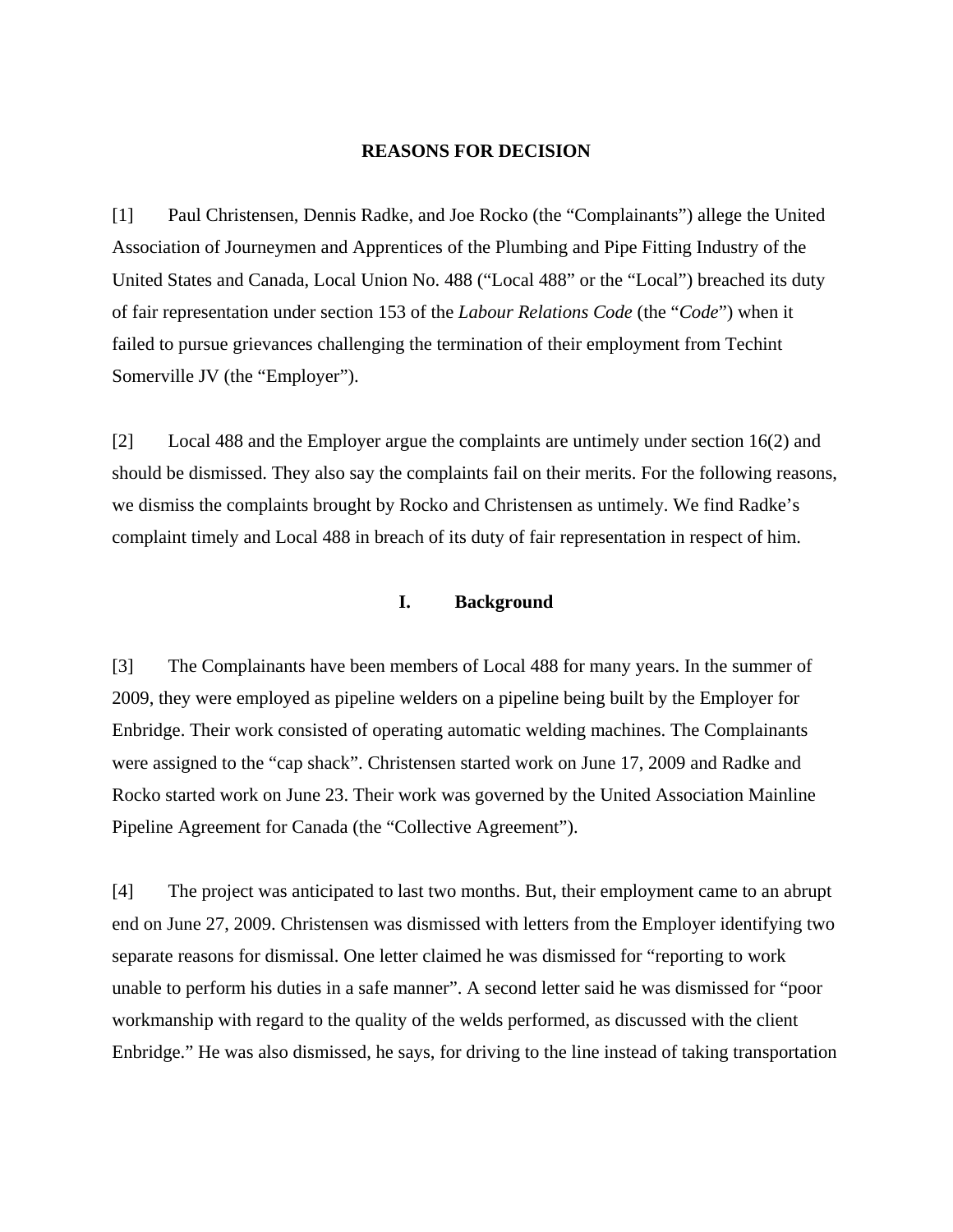arranged for employees. Radke and Rocko were also let go on June 27. Radke's termination letter said the dismissal was for: "poor workmanship with regard to the quality of the welds performed, as discussed with the client Enbridge." Rocko was dismissed for the same reason.

[5] All three Complainants filed timely grievances with the Local, seeking to challenge their terminations. Vern Stephens is a Local 488 pipeline representative. We pause here to comment on the evidence as it relates to Stephens. From the evidence we heard, it is obvious Stephens was involved in the handling of the Complainants' grievances. The extent of his role, however, remains unclear to us. He did not testify. Local 488's pleadings contain statements suggesting that Stephens took steps to investigate the Complainants' concerns. For example, the pleadings say he conducted a thorough investigation into Christensen's dismissal for showing up in a condition where he was unable to work safely. Local 488 attempts to rely on Stephens' grievance notes to prove the work he did to assist the Complainants. Unless the information in the notes is corroborated by witnesses or consented to by the Complainants, we are not prepared to rely on it. It seems to us that Stephens was a key player in the events that transpired and we heard nothing to explain why he did not testify before us.

[6] In early July 2009, Stephens wrote to the Employer's Project Superintendant, Joe Phillips. He asked to have any applicable timelines waived in order to have the opportunity to fully investigate the allegations of unjust dismissal. The Employer agreed to the request.

[7] On July 8, Dwight York, another Local 488 pipeline representative, wrote to the Complainants, saying:

I have conducted a thorough investigation of your allegations regarding the above grievance. UA Local Union 488 will not be proceeding any further with this grievance.

During my investigation, I attempted to substantiate your version of events; however, I was unsuccessful in this attempt. After reviewing your statement and the statements of others, the decision was made not to proceed to arbitration with this grievance as your claim cannot be substantiated.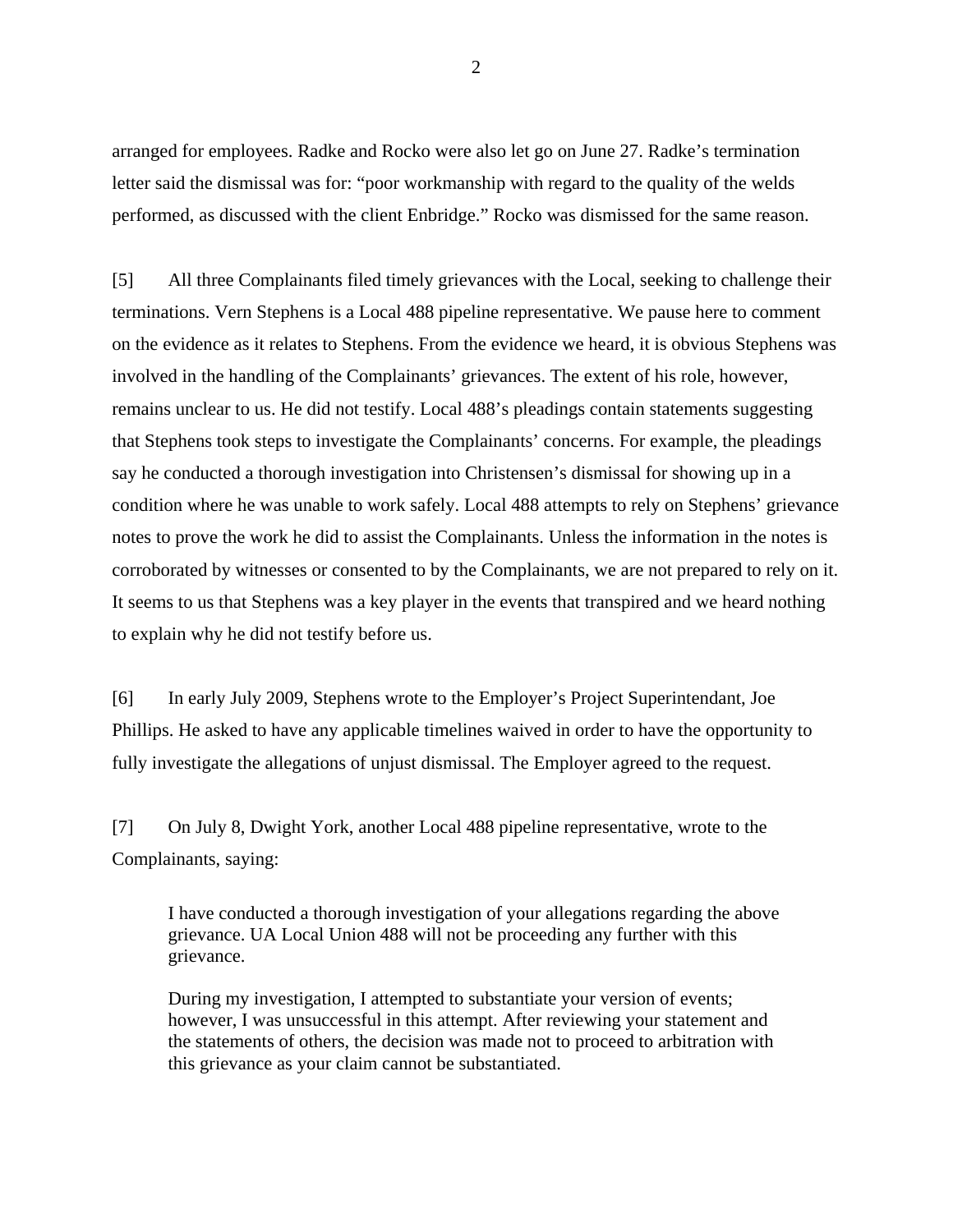If I do not receive a written response from you by July 20, 2009 I will consider this matter to be concluded and I will close this file. [Emphasis added.]

[8] Shortly after receiving this letter, the Complainants received from Local 488 the documents relied on by the Employer to support its position (although Christensen says he never received all the documents because his fax machine did not work properly). The documents provided were:

- (1) Daily Field Welding Data from June 20 to June 27. This Employer-generated document lists the number and status of welds performed by employees, along with any observations noted by the Employer's quality control people;  $\frac{1}{1}$  $\frac{1}{1}$  $\frac{1}{1}$
- (2) weld photographs, identifying problems with some of the welds; and
- (3) written statements of individuals who claimed to have witnessed events relevant to the terminations.

[9] On the same date that York's letter to the Complainants went out, Stephens sent the Employer a letter saying:

On July  $3<sup>rd</sup>$  and  $7<sup>th</sup>$  I wrote to you requesting that the time limits for this grievance be waived. I have now completed my investigation and am advising you that Local 488 Plumber & Pipefitters Union will not be pursuing this grievance any further.

This letter was never copied to the Complainants.

 $\overline{a}$ 

[10] York explained the reason Local 488 decided to drop the grievances was primarily based on two June 30 letters from Enbridge to the Employer asking that the Complainants' employment be terminated. One letter asked that Radke and Rocko be terminated due to

<span id="page-3-0"></span> $1$ <sup>1</sup> This information is different from what may have been collected by inspection crews working for another contractor.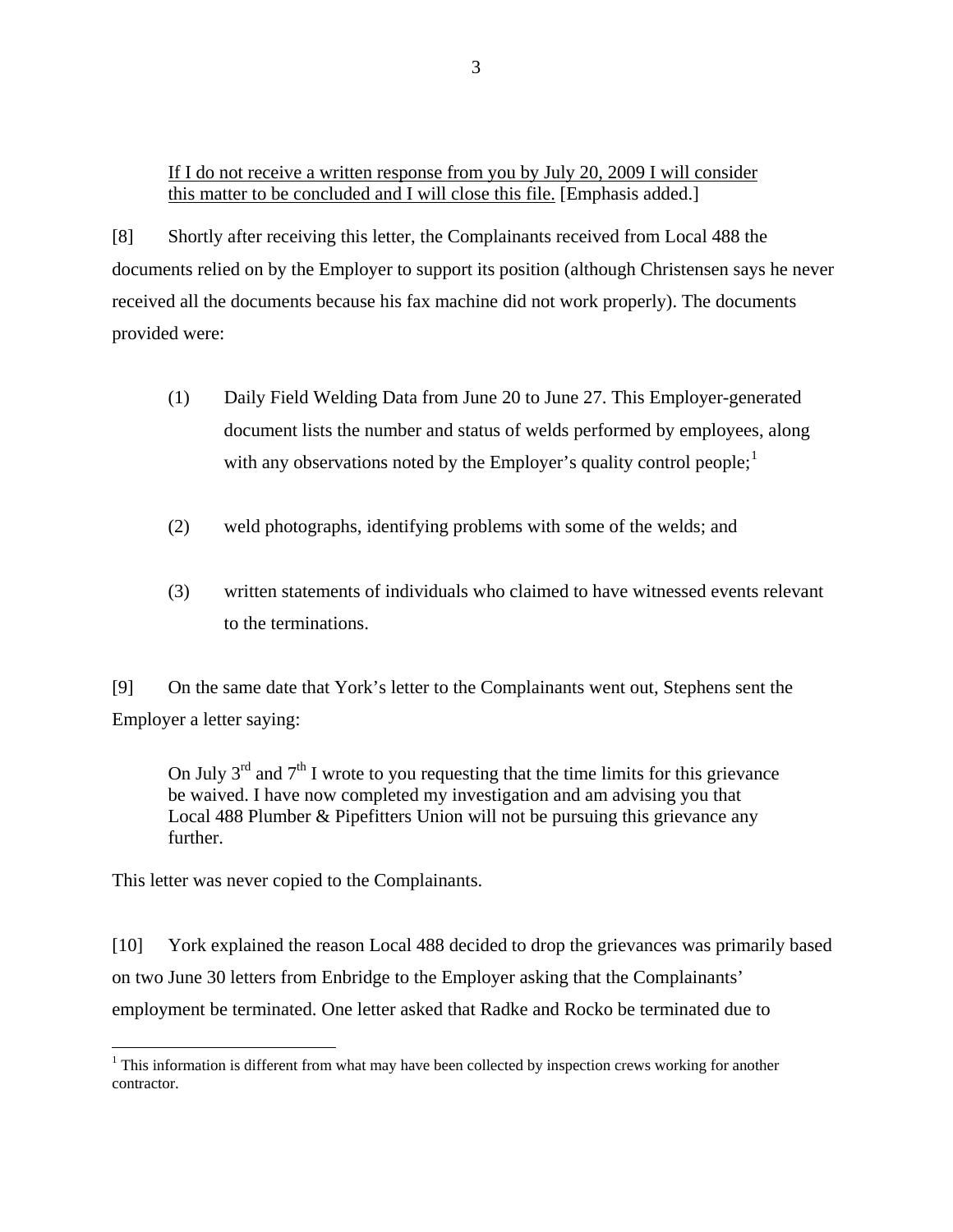"increasing number of repairs and poor quality of workmanship" and Christensen for failing to adhere to the Enbridge and Employer drug and alcohol policy. A second letter asked that all three be terminated due to "increasing number of repairs and poor quality of workmanship".

[11] It is evident to us that the Local investigated the grievances until it learned of the Enbridge request that the Employer terminate the Complainants' employment. Indeed, by the time York received the Enbridge letters, he had gathered information from the job steward, obtained the documentation relied on by the Employer to support the terminations, and even contacted the Employer to suggest it had wrongly handled Christensen's alleged inability to work on June 27. But, once Local 488 learned of the Enbridge request, York believed there was nothing further the Local could do and the grievances were dropped. York expressed the matter this way when he testified: "… it was plain and simple in his mind –if the client wants an employee off the project, there is nothing the Union can do."

[12] While Local 488 may have believed the grievances were at an end after its July 8 letter to the Employer, the Complainants did not. They did not get a copy of the letter Stephens sent to the Employer abandoning their grievances. Based on the July 8 letter they received from York, they (quite reasonably, we might add) believed they still had a chance to convince Local 488 that it should forward their grievances to arbitration. After all, at this stage, they had not yet reviewed the information relied on by the Employer. Local 488 had not yet heard any concerns they might have had about that documentation and had given them a deadline within which to contact it, suggesting that by doing so, they could keep their grievances alive.

[13] Radke phoned Local 488 before the deadline indicated in York's letter to voice his concerns about the documents. He indicated that, from the information provided, he could not understand why the Employer had any concerns. His welds, for the most part were rated as fine. He told Local 488 the photographs provided were difficult to read. In any event, he could not understand how the pictures supported the Employer's position. He also asked for the reports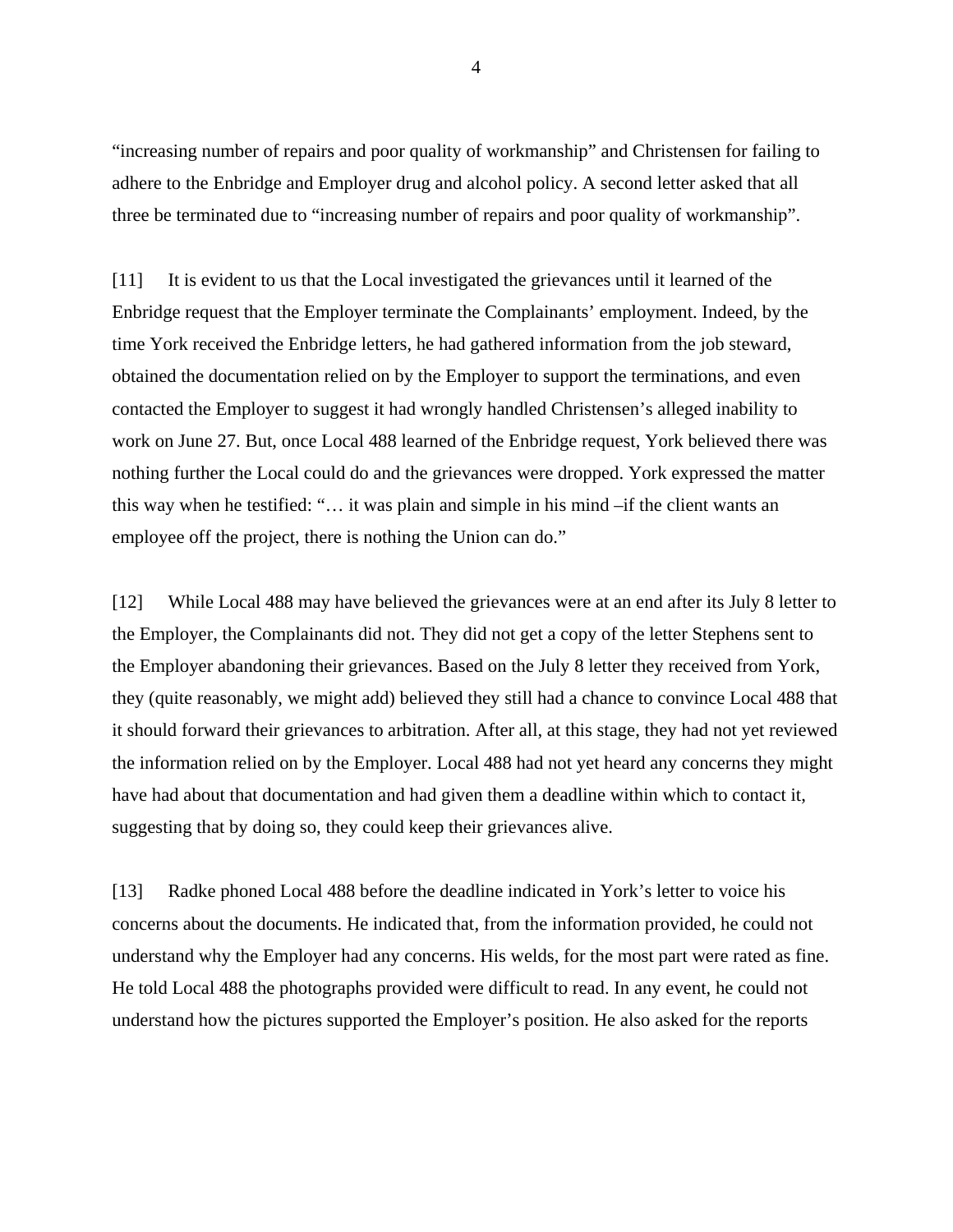from the inspection company hired by Enbridge. By the deadline set out in York's letter, Radke sent the Local a written request saying that his grievance should proceed.

[14] Christensen sent a letter on July 17, 2009: complaining that some of the documents he received were not signed; asking for additional documents, including information from the third party inspection company; claiming no one from the Employer had told him there were problems with his welds; maintaining that a leadhand, inspector and welding supervisor specifically told him there were no problems with his welds; and alleging he was being set up. Local 488 never contacted him in response to this letter.

[15] Rocko never contacted the Local after receiving the July 8 letter. Instead, he contacted Rob Kinsey to voice his concerns about the documents Local 488 sent to him. Kinsey is an International Representative with the United Association of Journeymen and Apprentices of the Plumbing and Pipe Fitting Industry of the United States and Canada. Kinsey said there was nothing he could do. The first time Local 488 heard from Rocko following York's July 8 letter was when he filed his complaint with this Board on May 28, 2010.

#### **II. Legislation**

*16(2) The Board may refuse to accept any complaint that is made more than 90 days after the complainant knew, or in the opinion of the Board ought to have known, of the action or circumstances giving rise to the complaint.* 

*153(1) No trade union or person acting on behalf of a trade union shall deny an employee or former employee who is or was in the bargaining unit the right to be fairly represented by the trade union with respect to the employee's or former employee's rights under the collective agreement.* 

*(2) Subsection (1) does not render a trade union liable to an employee for financial loss to the employee if* 

*(a) the trade union acted in good faith in representing the employee, or* 

*(b) the loss was as the result of the employee's own conduct.*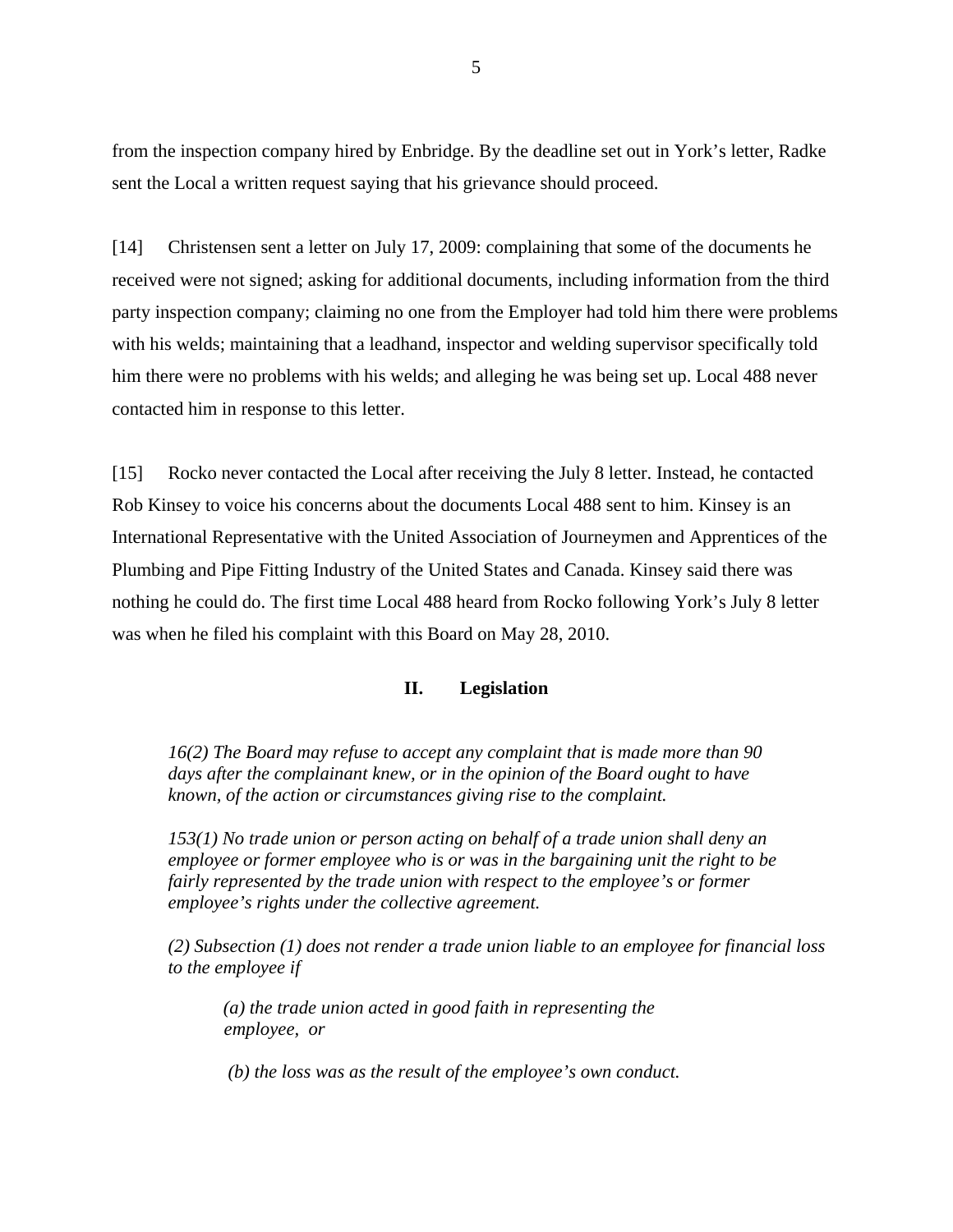*(3) When a complaint is made in respect of an alleged denial of fair representation by a trade union under subsection (1), the Board may extend the time for the taking of any step in the grievance procedure under a collective agreement, notwithstanding the expiration of that time, subject to any conditions that the Board may prescribe, if the Board is satisfied that* 

*(a) the denial of fair representation has resulted in loss of employment or substantial amounts of work by the employee or former employee,* 

*(b) there are reasonable grounds for the extension, and* 

*(c) the employer will not be substantially prejudiced by the extension, either as a result of an order that the trade union compensate the employer for any financial loss or otherwise.* 

#### **III. Decision**

### **A. Timeliness**

[16] *Toppin* v. *PPF Local 488*, [\[2006\] Alta. L.R.B.R. 31](http://ql.quicklaw.com/servlet/qlwbic.qlwbi?qlsid=C1KxygMexwJITjSW&qlcid=00003&qlvrb=QL002&UGET=Q1052754,ALRB) sets out this Board's approach to the 90-day time period referred to in section 16(2). At para. 30, it states:

Our purposes in writing these reasons are to pull together the strands of thinking in the Board's case law since *Gulerya*, to re-examine some of the principles behind the 90-day time limitation in s. 16(2) of the *Code*, and to attempt a concise restatement of the Board's current approach to that limitation. In our opinion, the correct approach to the 90-day time limit, and the approach that best reflects this Board's actual practice is as follows:

- 1. The 90-day time limit is a legislative recognition of the need for expedition in labour relations matters.
- 2. "Labour relations prejudice" is presumed to exist for all complaints filed later than the 90-day limit.
- 3. Late complaints should be dismissed unless countervailing considerations exist.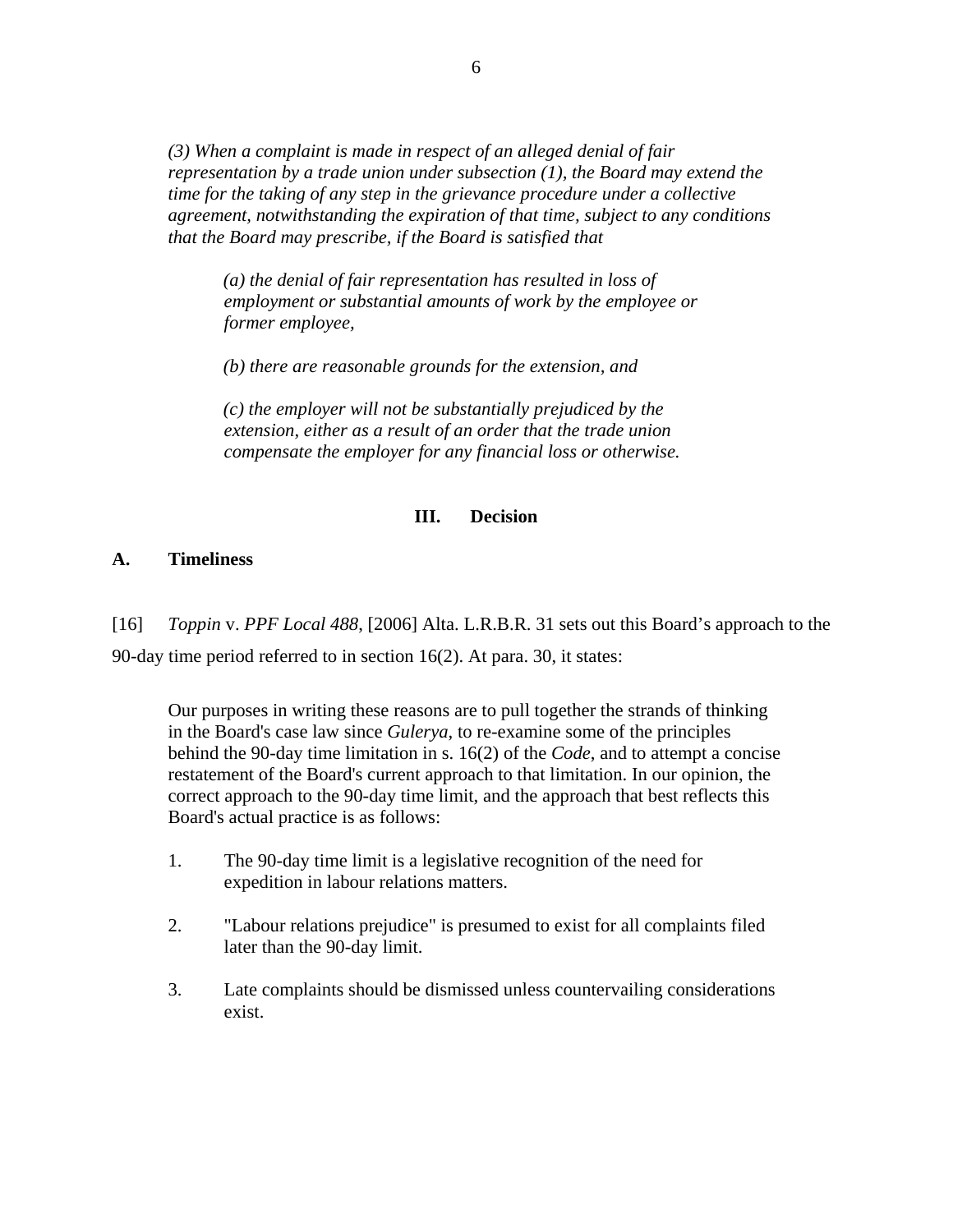- 4. The longer the delay, the stronger must be the countervailing considerations before the complaint will be allowed to proceed. There is no separate category of "extreme" delay.
- 5. Without closing the categories of countervailing considerations that are relevant, the Board will consider the following questions:
- (a) Who is seeking relief against the time limit? A sophisticated or unsophisticated applicant?
- (b) Why did the delay occur? Are there extenuating circumstances? Aggravating circumstances?
- (c) Has the delay caused actual litigation prejudice or labour relations prejudice to another party?
- (d) And, in evenly balanced cases, what is the importance of the rights asserted? And what is the apparent strength of the complaint?

[17] The background upon which to assess the timeliness objection is different for each complainant. There are, however, a few common elements. First, none of the Complainants is knowledgeable about labour relations. In *Toppin*, *supra*, the Board said (starting at para. 42):

*Who is seeking the relief against the time limit?* The most important general consideration in favour of a lenient approach to the 90-day time limit is the need to maintain reasonable and meaningful access to the Board as a forum for resolving labour relations disputes of statutory proportions. "Reasonable" and "meaningful" access is a practical standard, and it is an important practical consideration that not all parties to labour relations proceedings have the same knowledge, resources or sophistication. Employers and trade unions are presumptively knowledgeable and sophisticated about labour relations or have the resources to enlist the assistance of people who are. Employees are rarely knowledgeable and sophisticated about labour relations, and often do not have the means to get professional assistance. This observation is borne out by the distribution of cases involving the 90-day time limit. They are overwhelmingly cases where employees have filed the complaint late. By far the largest number of them is duty of fair representation cases.

The cases suggest that late complaints by employers or trade unions will not proceed unless there are strong reasons to waive the time limit: e.g., *Lethbridge Handi-Bus Association*, *supra*; *Angel Merchandising Services*, *supra*. Late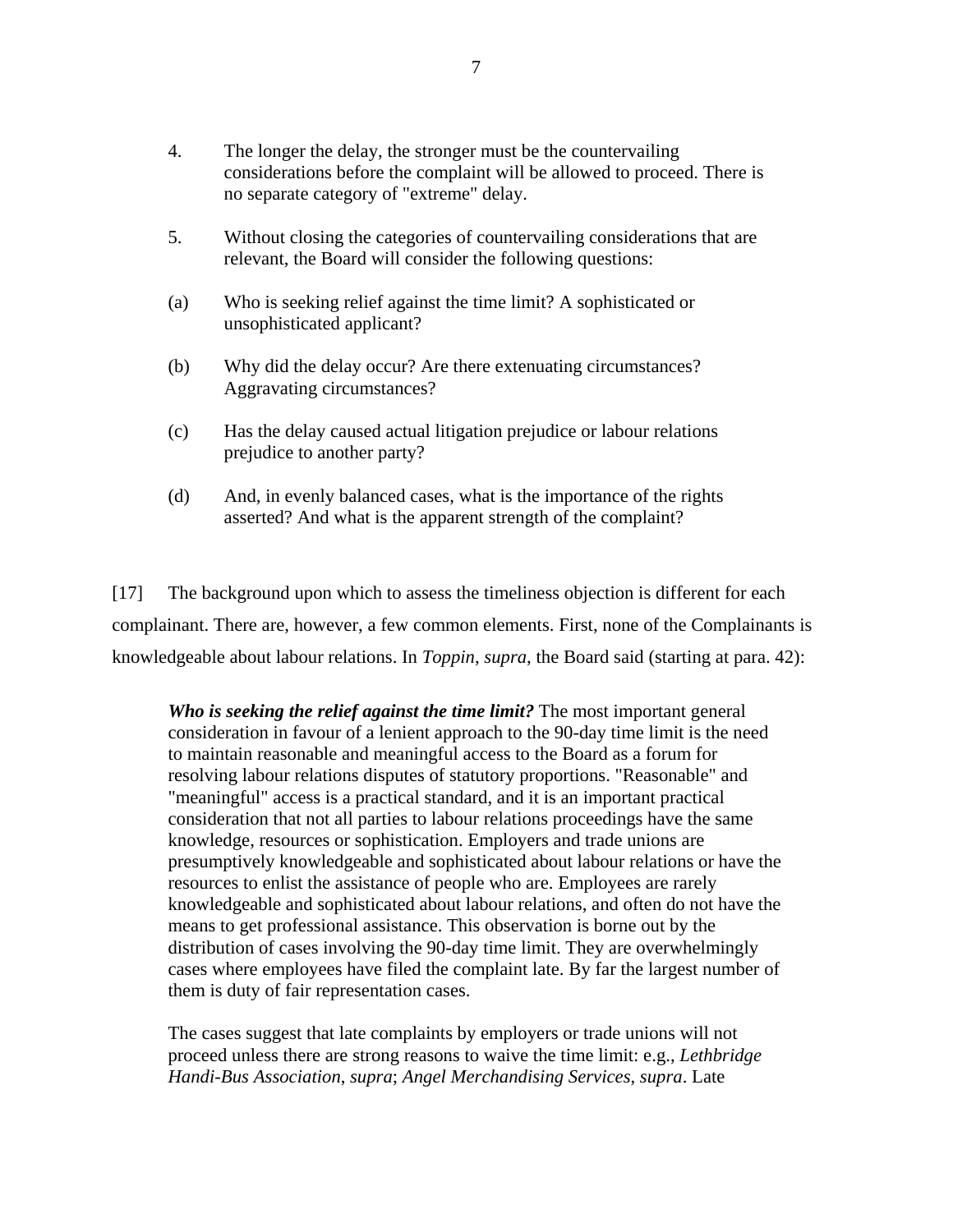complaints by employees, on the other hand, will generally be allowed if the delay is short. The cases noted above suggest that a "short" delay is roughly two months or less: *City of Lethbridge*, *supra*; *Colin Anten*, *supra*. Beyond this point, employee complaints are likely to be dismissed: *Jeff Neiman*, *supra*; *Eulalia Jalotjot*, *supra*; *Vernon Hauck*, *supra*.

[18] Local 488 suggests that employees who hire legal counsel are not entitled to the benefit of the more lenient standard described above. We think the analysis is more nuanced than that. An employee who hires legal counsel right after a union declines to proceed with his or her grievance might not get the benefit of the lenient approach discussed in *Toppin*. In other cases, legal counsel is retained so late in the day, it would be unfair to deprive employees of the benefit of the more lenient approach to the 90-day time period. Other cases may fall between these extremes. In this case, the Complainants ultimately obtained the assistance of Simon Renouf, but that was close to the time the complaints were filed with this Board. From about mid-September [2](#page-8-0)009 to the beginning of March 2010 Radke<sup>2</sup> had the assistance of a lawyer in Saskatchewan. Overall, we view Rocko and Christensen as entitled to the benefit of the more lenient approach under section 16(2) based on their lack of sophistication in labour relations and the fact that, for most of the delay, they were not represented by counsel. Radke is also entitled to some flexibility here, but more because of the jurisdictional complexities of the case, as we discuss later.

[19] What is also the same is the way the Complainants were first given notice that Local 488 was not pursuing their grievances. The last sentence of York's July 8 letter left the impression that even though Local 488 was refusing to proceed with the grievances, it might later change its mind if the right information came forward. The Complainants never knew their grievances were abandoned and so they had no reason to believe the Local would not change its mind. This feature of the case distinguishes it from those cases where a complainant might continually challenge a union about its decision not to pursue a grievance and use that in an attempt to extend the time for filing a complaint with this Board. As noted by all the parties before us, hopeless optimism will not result in the Board extending the time period under section 16(2).

 $\overline{a}$ 

<span id="page-8-0"></span> $2^{2}$  Rocko also claims to have been represented by the Saskatchewan lawyer. But, for reasons set out later in this decision, we are prepared to treat him as unrepresented for the purposes of our analysis here.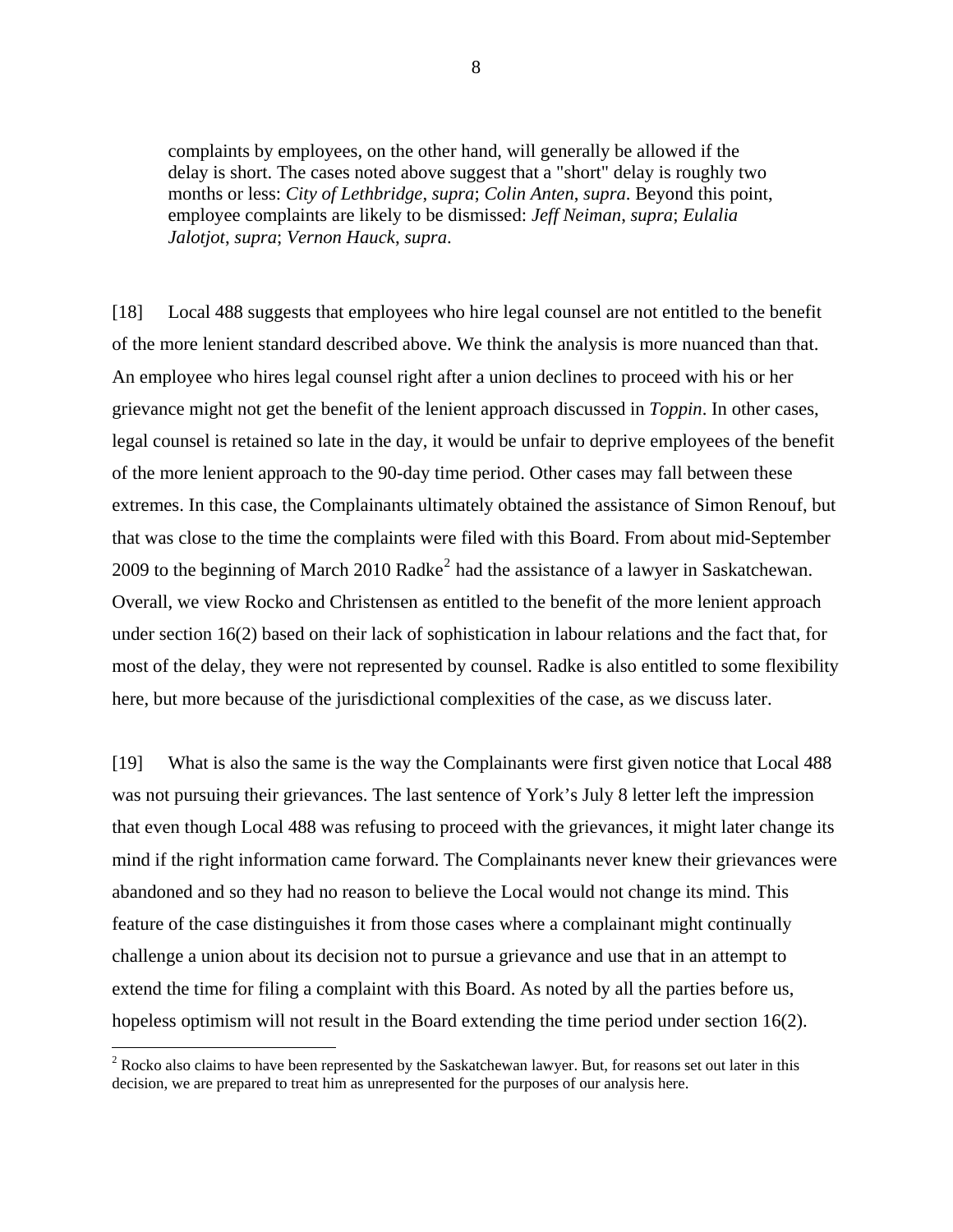The factual issues for us are when the Complainants became aware the Local was truly not prepared to advance their grievances and what steps they then took to challenge that decision. The answer is different for each.

[20] Finally, the complaints were jurisdictionally complex. Although the employment relationship was based in Alberta, Saskatchewan was the location where the Complainants were working at the time they were dismissed. As discussed below, this led to some confusion about where to file a complaint against Local 488 and made it more difficult to retain counsel.

[21] We start with Christensen's complaint. He contacted Local 488 soon after receiving the July 8 letter and raised concerns about the Local's decision. He got no response to his July 17 written request for further information and his allegations of a set up. He made some inquiries with the Local because he received no response to his letter and had not received all the documents sent by Local 488. Those inquiries were ignored. From November 2009 to February 2010, he took no steps whatsoever to pursue the matter because he had found other work. On February 10, 2010, he contacted the Local a second time in writing, asking for the information he had requested in July and saying his grievance was not settled. Local 488 responded on February 17, 2010 with a letter saying it had provided him all the information already and indicating there was no basis to proceed with a grievance. Over the next few days, Christensen sent documents to Local 488 in an attempt to show the information he had been provided from Local 488 did not support the Employer's decision to terminate. He also began trying to find legal counsel to assist him and took steps to contact the Saskatchewan Labour Relations Board. On March 19, 2010, Christensen met with Local 488's executive board to discuss his grievance. The same day, he was told that board did not have the authority to do anything for him. His duty of fair representation complaint was filed May 28, 2010.

[22] In our view, even taking into account the wording of York's July 8 letter, Christensen must have known by mid-September 2009 that Local 488 was not prepared to do anything for him. By that point, over eight weeks had passed since his first letter taking issue with the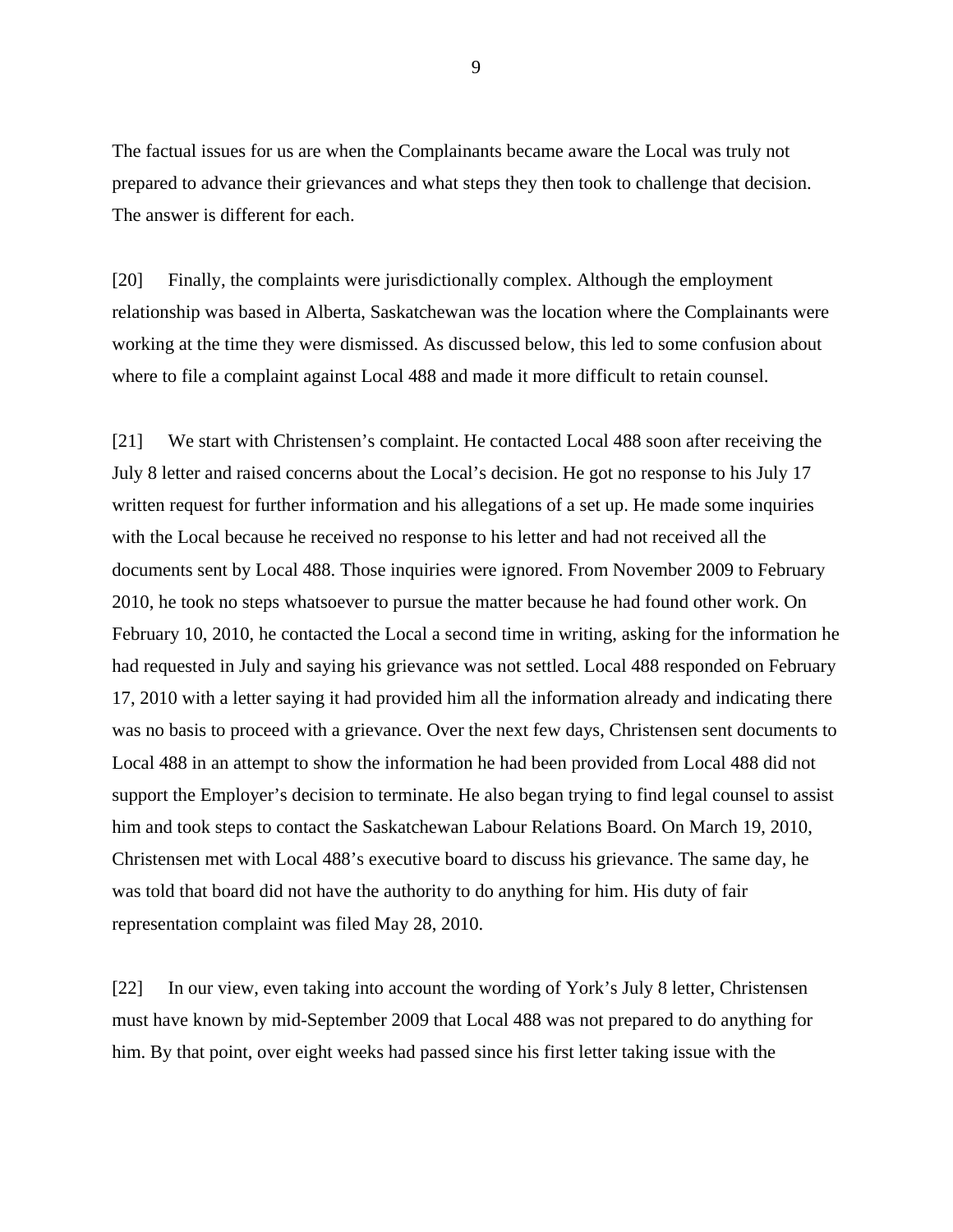information he had received. No one had contacted him about that letter and his subsequent inquiries were ignored. He did little to pursue the matter until February 10, 2010 and, in fact, he took no action at all from November 2009 to February 2010. In our view, this is fatal to his complaint. Even adopting a more lenient approach because of the jurisdictional complexities of the case and Christensen's lack of knowledge about labour relations, the countervailing considerations are not compelling enough to overcome the delay. We do not view this as a close case that justifies taking into account the merits the complaint.

[23] Whereas Christensen took few steps to pursue his complaint, Radke took several. He vigorously pursued the matter from the outset. He contacted Local 488 by letter on July 20, 2009, saying he wanted to continue with his grievance. Radke also voiced his concerns to Vern Stephens about the documents provided. On August 7, 2009, he sought help from the International and Kinsey agreed to look into the matter by reviewing it with York and Stephens. In late August, Radke received Kinsey's response. Kinsey confirmed that Local 488 had provided Radke with all the documents it had on its file relating to his dismissal. In particular, he noted that Local 488 would not attempt to get the quality control documents of a third party, saying those documents were viewed as proprietary and Local 488 had no right to them. Kinsey did acknowledge that the information provided by the Employer showed a minimal repair record, but ended by saying the Local would have difficulty winning a grievance in the circumstances. By the end of August 2009, therefore, Radke must have known the Local was not prepared to do anything further. The ball was in his court and he knew it.

[24] In September 2009, Radke contacted a lawyer in Saskatchewan. He sent Local 488 a letter on Radke's behalf on December 14, 2009. The letter stated that Radke had been terminated without just cause and the Local had a duty to proceed to arbitration because Radke's claim was valid and supportable. The letter went on to say that a duty of fair representation complaint was being contemplated. In early January 2010, Local 488's counsel sent a letter saying the matter had been referred to him. He indicated the matter would be reviewed and a response would be sent in due course. On March 3, 2010, Local 488's counsel responded, saying that no grievance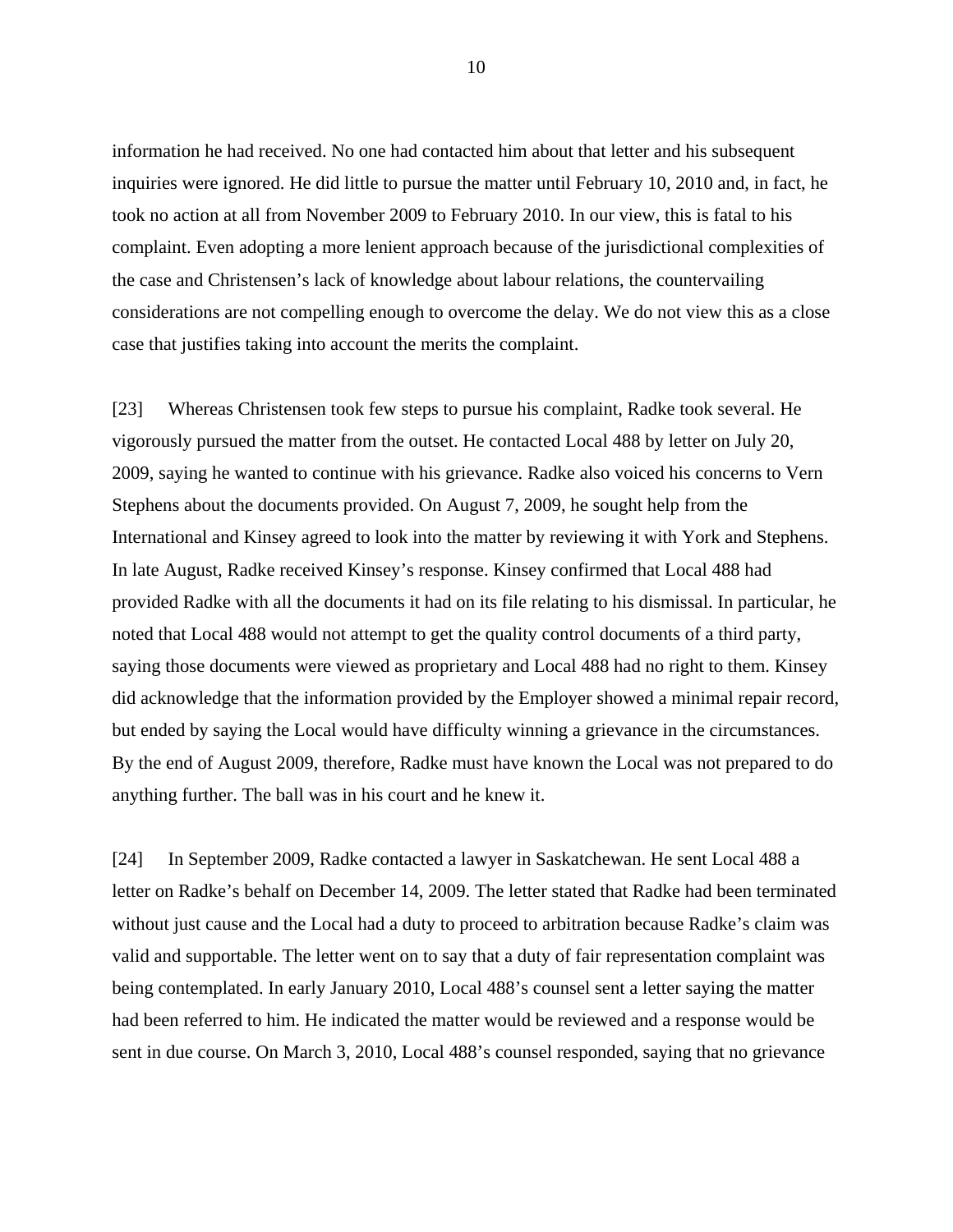would proceed because Local 488 was of the view that a proper investigation had been done. Counsel also noted that Alberta was the proper jurisdiction for any duty of fair representation complaint. After confirming this last piece of information with the Saskatchewan Labour Relations Board, Radke set about trying to find a lawyer in Alberta that was willing to take the matter on. A number of lawyers he contacted had conflicts because of the parties involved and were unable to assist him. His complaint was filed along with Christensen and Rocko's on May 28, 2010.

[25] Radke's complaint was filed late. As we note above, he must have known by the end of August 2009 that Local 488 would do nothing further for him. We turn to consider the countervailing considerations. In *Toppin*, the Board found that labour relations prejudice is presumed when complaints are filed after the 90-day period. The length of the delay affects the strength of the countervailing considerations required before the lateness will be excused. One of the countervailing considerations looked at by the Board in *Toppin*, is "why did the delay occur". At para. 47, the Board said:

*… Are there extenuating circumstances? Aggravating circumstances?* The Board will be interested in, and will often demand, a reasonable explanation why the complaint was not filed in a timely fashion. Examples that come to mind are the complainant's incapacitating illness; misrepresentation or obstructionism by a respondent in its dealings with the complainant; and continuing or repetitive complaints, where a complainant has perhaps decided to commence litigation only after repetition or after the failure of more conciliatory approaches (it should be noted that in such cases, the 90-day time limit may still be relevant for purposes of selecting the appropriate remedy). There are undoubtedly other reasonable explanations that the Board will accept.

[26] We do not wish to discourage unions from having a second look at their decisions declining to bring a grievance or from having a lawyer review decisions they have made for fear of extending the time limits for filing complaints with this Board. But, in this case, Local 488's decision to send the issue to a lawyer for review coupled with the wording of the July 8, 2009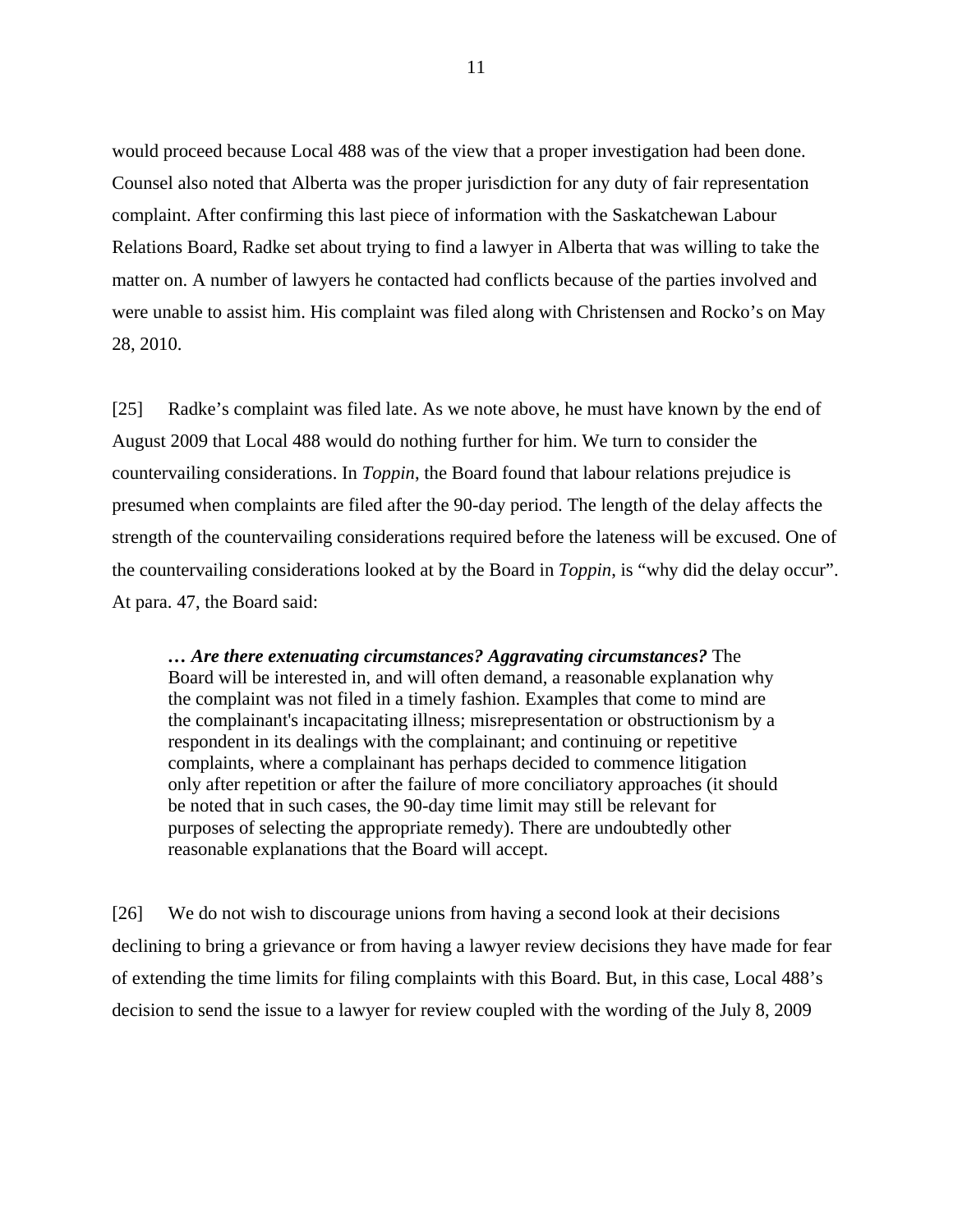letter from the Local would have led any reasonable person in Radke's position to believe the Local was willing to rethink his grievance and might finally take into account his concerns. Again, we stress that Radke still had no idea his grievance had been abandoned with the Employer. His reaction, of waiting to file a duty of fair representation complaint during the time that Local 488 was reviewing the matter with its counsel, is understandable. He wanted to give the Local a chance to reconsider its decision. We also take into account that the complaint was jurisdictionally complex. After receiving the March 2010 letter from Local 488's counsel, Radke contacted the Saskatchewan Labour Relations Board which said his complaint likely fell within Alberta's jurisdiction. Radke then set about finding a lawyer in Alberta that was willing to take on his case. We accept it took some time for him to find someone that would help him. All these countervailing considerations prompt us to exercise our discretion to allow Radke's complaint to proceed. But, even if this was a close case on the issue of timeliness, the complaint raises serious rights involving the termination of Radke's employment and (as we note later in these reasons) the complaint against Local 488 is strong.

[27] Rocko's complaint is dismissed as untimely. He never contacted Local 488 to let it know he wanted to pursue his grievance after he received York's July 8 letter. He did contact Radke's lawyer in September to explain that he and Radke had the same problem and were pursuing the matter together. However, it is not clear to us what instructions he gave to that lawyer. Rocko's name does not appear on any correspondence that lawyer later sent to Local 488. In fact, Rocko never received any correspondence from the lawyer in Saskatchewan. From Local 488's perspective, Rocko's file was closed. In fact, the first time Local 488 received notice that he was taking issue with its July 8 decision was in late May 2010 when the duty of fair representation complaint was filed.

[28] To be sure, some of the countervailing considerations that apply to the other two complainants are likewise applicable to Rocko. Like Christensen, he is entitled to a more flexible approach under section 16(2) because of his lack of knowledge in labour relations. The jurisdictional complexities of the case also made filing a duty of fair representation complaint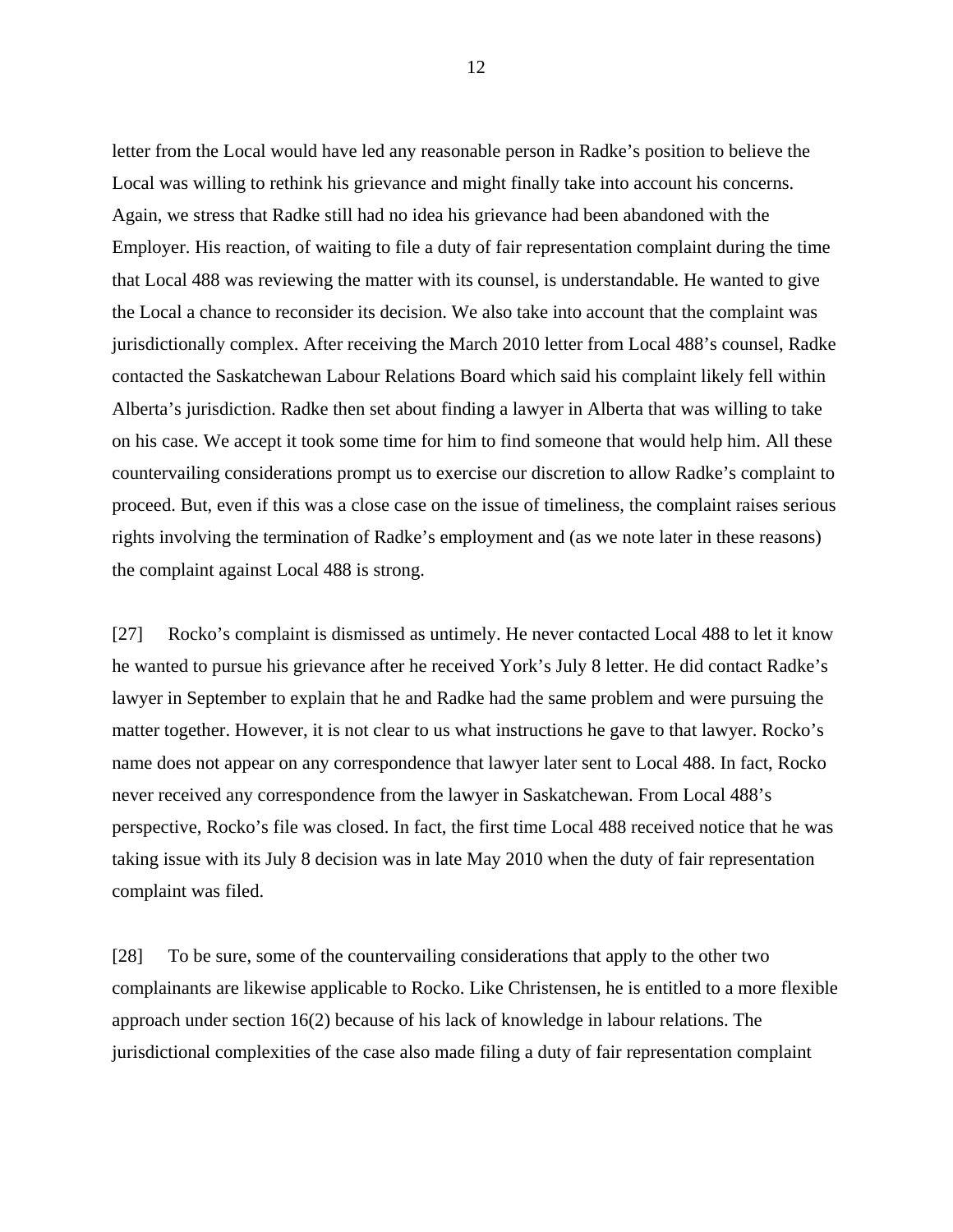more difficult. The only arguable additional countervailing reason is the Saskatchewan lawyer's apparent failure to pursue Rocko's concerns after being instructed to do so. (As noted above, it is not clear to us that Rocko ever gave that lawyer instructions to pursue the matter.) Assuming there was some sort of mistake made by the lawyer, we note the following remarks in *Toppin* (at para. 49):

*Gulerya* suggests that it is a reasonable explanation for delay that the complainant has received faulty legal advice. We wish to express our disagreement with this proposition. Experience has shown the Board that this occurs with regrettable frequency. Lawyers unfamiliar with labour and employment law may recommend a wrongful dismissal or other civil action, not realizing that the law has almost completely closed off these avenues in a collectively-bargained workplace in favour of grievance arbitration or complaints before the Labour Relations Board… Operating on this faulty understanding, the lawyer may follow the more leisurely time frames that apply to civil actions in the Courts. Only long after the events, perhaps even when the wrongful dismissal action is struck by the Court, does the complainant seek to file an untimely grievance, or complain to this Board that the bargaining agent failed to represent him or her fairly. Complainants seeking relief from the 90-day time limit argue that it is no fault of theirs that the complaint was late. That may be so, but neither is it the fault of the respondents, who must live with the prejudice created by the delay. In such clear-cut cases the fault rests squarely on the lawyer. It strikes us as unfair for the Board to relieve against that fault, for which the lawyer may well be liable, at the expense of the other parties to the collective bargaining relationship. [Emphasis added. See also: *Horvath* v. *I.B.E.W., Local 424*, [2006] Alta. L.R.B.R. LD-021, at para. 26.]

[29] While the context referred to in this passage is somewhat different from what may have transpired in Rocko's case, we think the comments apply with equal force.

[30] Overall, the countervailing reasons in respect of Rocko's complaint are not sufficient to satisfy us that we should exercise our discretion to allow his complaint to proceed when it is filed over ten months after the time Rocko knew Local 488 would do nothing further without action from him. Unlike Radke, he never got any indication from Local 488 that it was looking into his grievance further for him. He did not even contact the Local by the July 20 deadline given by York. We decline in these circumstances to extend the 90-day period in respect of Rocko's complaint.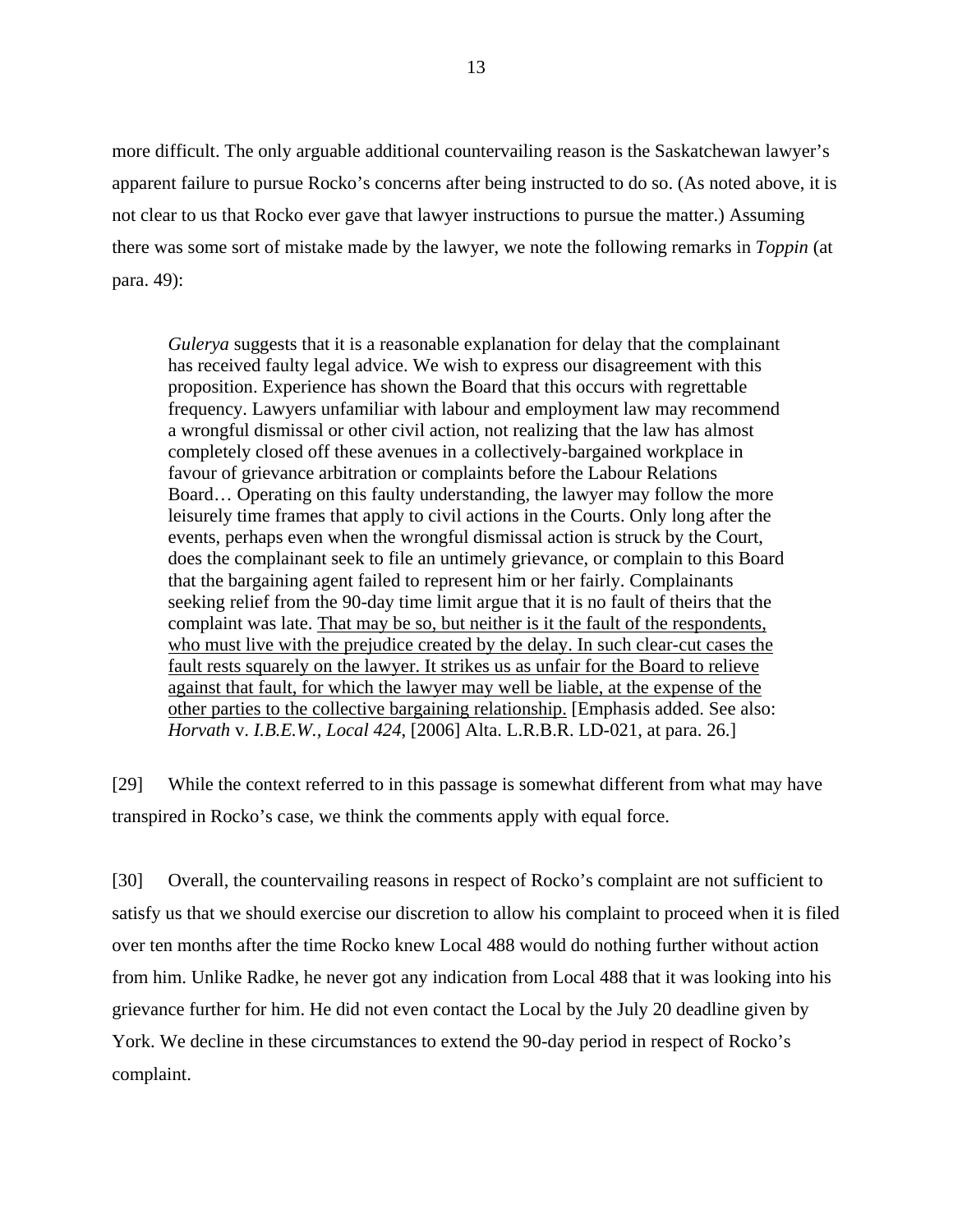[31] We should add that we reject the Complainants' suggestion that the time for filing a complaint in this case starts to run from some time in March 2010, when Local 488's counsel confirmed the Local would do nothing further for Radke and its executive board said it would not assist Christensen. Section 16(2) of the *Code* speaks of the 90-day period running from the time a complainant "knew, or in the opinion of the Board ought to have known, of the action or circumstances giving rise to the complaint." As we note above, all three complainants must have known sometime over the summer of 2009 that Local 488 was not prepared to assist them further.

[32] These findings mean that only Radke's complaint proceeds to a consideration on its merits.

### **B. Merits of Duty of Fair Representation Complaint**

[33] The principal elements of the duty of fair representation are encapsulated in this passage from *Canadian Merchant Service Guild* v. *Gagnon et al.*, [1984] C.L.L.C. ¶14,043 (S.C.C.) at p. 12,188:

- 1. The exclusive power conferred on a union to act as spokesman for the employees in a bargaining unit entails a corresponding obligation on the union to fairly represent all employees comprised in the unit.
- 2. When, as is true here and is generally the case, the right to take a grievance to arbitration is reserved to the union, the employee does not have an absolute right to arbitration and the union enjoys considerable discretion.
- 3. This discretion must be exercised in good faith, objectively and honestly, after a thorough study of the grievance and the case, taking into account the significance of the grievance and of its consequences for the employee on the one hand and the legitimate interests of the union on the other.
- 4. The union's decision must not be arbitrary, capricious, discriminatory or wrongful.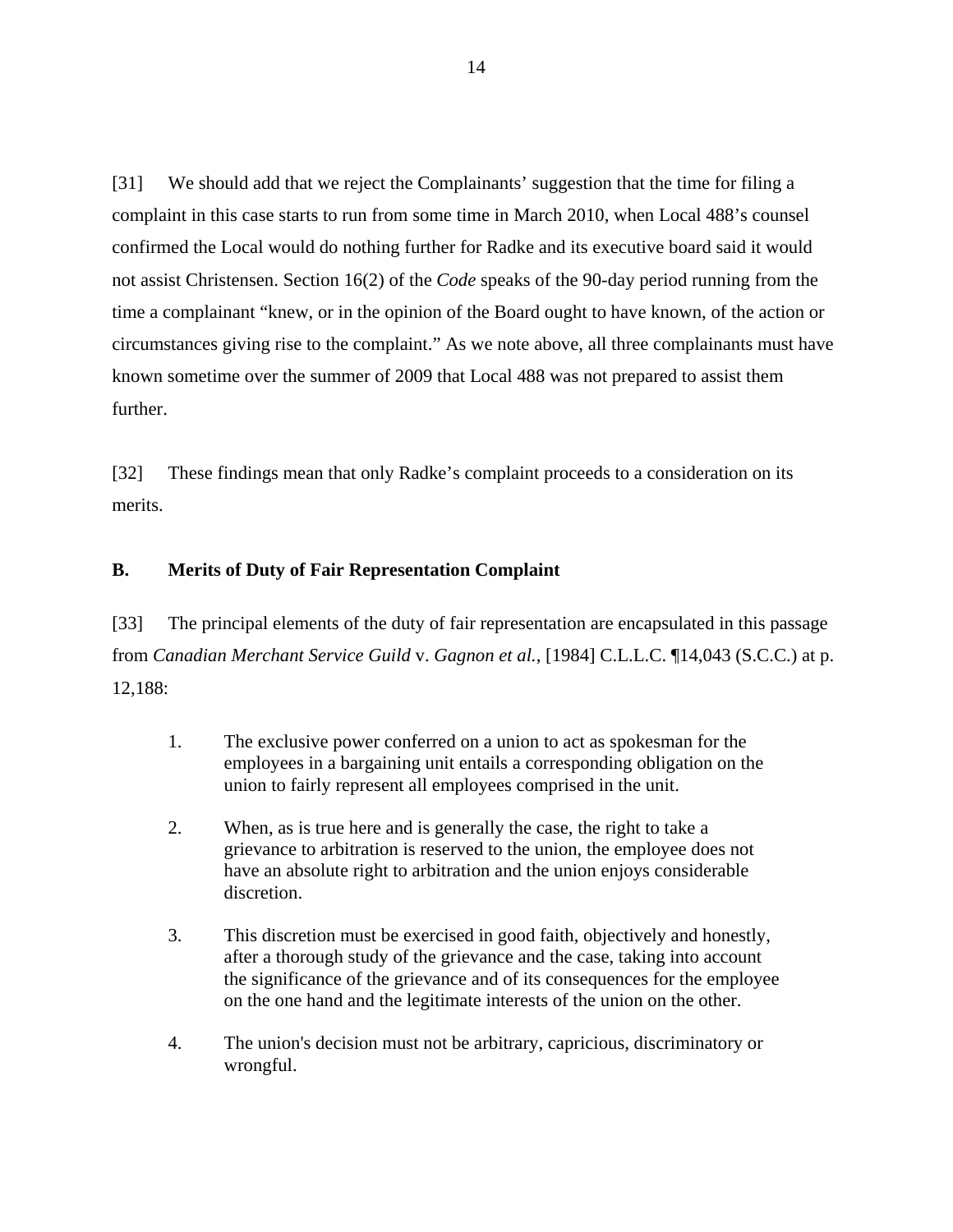5. The representation by the union must be fair, genuine and not merely apparent, undertaken with integrity and competence, without serious or major negligence, and without hostility towards the employee.

[34] The Canada Labour Relations Board in *Rousseau and B.L.E.* (1995), 28 C.L.R.B.R. (2d) 252 at p. 275 described what is meant by "arbitrary conduct" – in our view, the key concern with Local 488's representation in the case before us:

> Arbitrary conduct has been described as a failure to direct one's mind to the merits of the matter; or to inquire into or to act on available evidence; or to conduct any meaningful investigation to obtain the data to justify a decision. It has also been described as acting on the basis of irrelevant factors or principles; or displaying an indifferent and summary attitude. Superficial, cursory, implausible, flagrant, capricious, non-caring or perfunctory are all terms that have also been used to define arbitrary conduct. It is important to note that intention is not a necessary ingredient for an arbitrary characterization.

[35] As noted in *Re Dezentje*, [1999] Alta. L.R.B.R. 267 at p. 399 (upheld: [2002] Alta. L.R.B.R. 305 (C.A.)): "Failing to get the grievor's side of the case or accepting the assertions of management without offering any meaningful opportunity to reply has frequently been found to violate the duty."

[36] York testified that his mind was made up on July 8 that Radke had no viable grievance. He was of the view there was a site ban and there was nothing Local 488 could do. As a result, Local 488 sent the Employer a letter saying it was not proceeding with Radke's grievance. York claims the last sentence of the July 8 letter was intended to indicate that if Radke could provide further information to support his grievance, the Local would look into it. We find York's evidence on this point difficult to understand. It is inconsistent with his evidence that his mind was made up that there was no viable grievance at the time he sent the July 8 letter. And, because the grievance was abandoned, it is not clear to us what he could have done after July 8 in any event.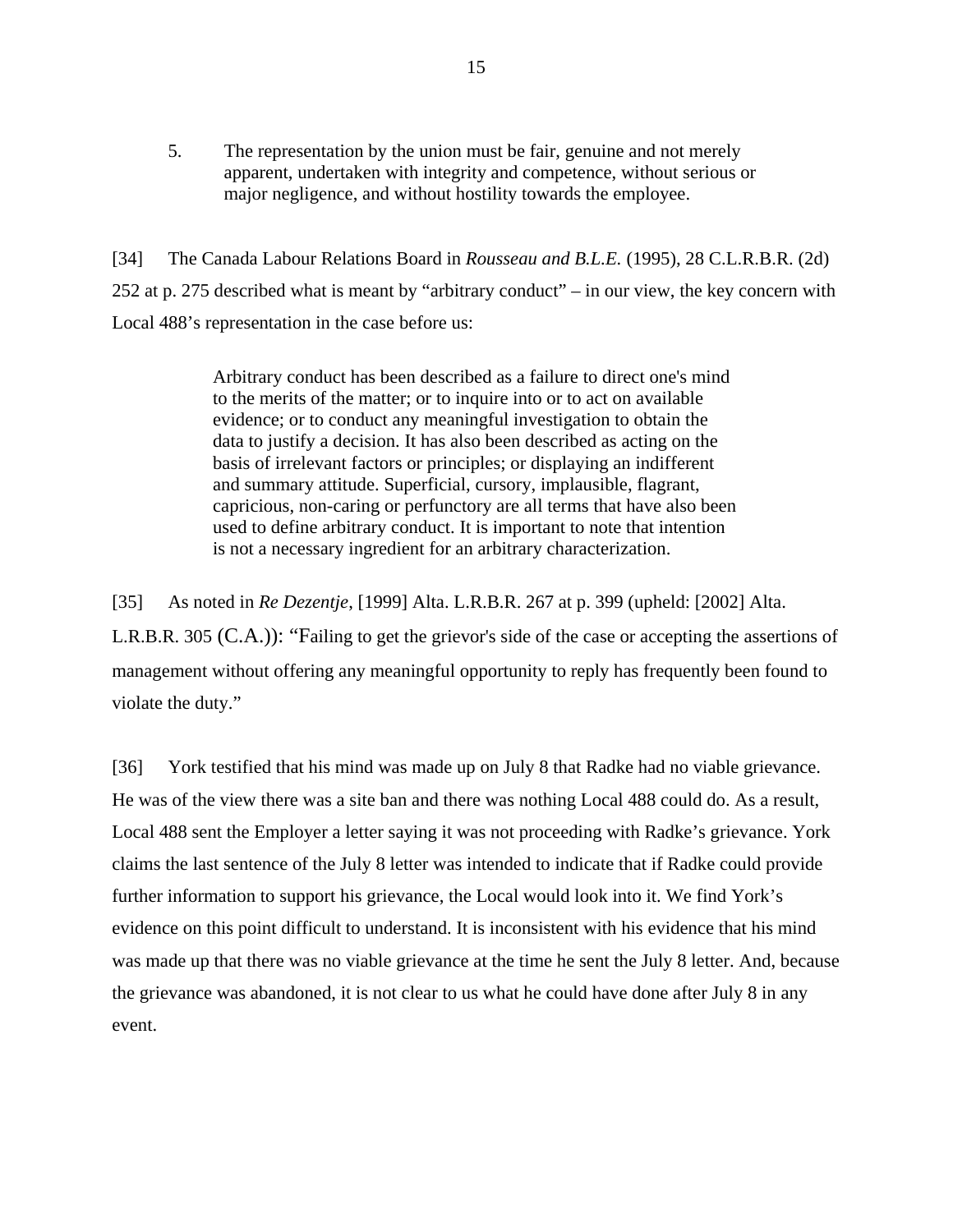[37] There is little to suggest Local 488 gave any serious consideration to Radke's grievance after sending out the July 8 letter. We know that Kinsey, on behalf of the International, looked into the matter in August 2009. We also know Radke had some discussions with Stephens in July 2009. But, in our view, nothing was done to consider or investigate in any meaningful way the additional information Radke later brought forward. The decision not to proceed with the grievance was already made.

[38] In support of its position that it has not breached section 153, Local 488 relies on this statement from *Re Construction and General Workers' Union, Local No. 92*, [\[2009\] Alta.](http://ql.quicklaw.com/servlet/qlwbic.qlwbi?qlsid=C2ZMixbsfHjDJXdx&qlcid=00005&qlvrb=QL002&UGET=Q1400055,ALRB) L.R.B.R. LD-030 (at para. 18): "… there is no requirement that a union follow a specific process into how it investigates a complaint or how it arrives at its decision." It follows, according to Local 488, that it did nothing wrong when it abandoned Radke's grievance without first allowing him to review and comment on the information it had collected from the Employer. In our view, this argument takes the comments in *Construction and General Workers' Union* too far. At the end of the day, the question of whether a union has met its duty depends on whether the union acts:

… in good faith, objectively and honestly, *after a thorough study of the grievance and the case*. The union's decision must not be arbitrary, capricious, discriminatory, or wrongful. The union's representation must be fair, genuine and not merely apparent, undertaken with integrity and competence, without serious or major negligence, and without hostility towards the employee. [*Re Construction and General Workers' Union, Local No. 92, supra,* at para. 18, emphasis added.]

[39] The Board's comments relied on by Local 488 were not intended to excuse unions from ever having to review the fruits of their investigation with a grievor. This is not a case where seeking out further information from the grievor would have been a pointless exercise (*e.g.*, where a grievance might appear hopeless from the outset and that view is simply confirmed by the information collected from the employer). Radke came to Local 488 confused about why his work was criticized. When Local 488 obtained information that it believed showed his work was poor, it had an obligation to allow him to review it and provide him with an opportunity to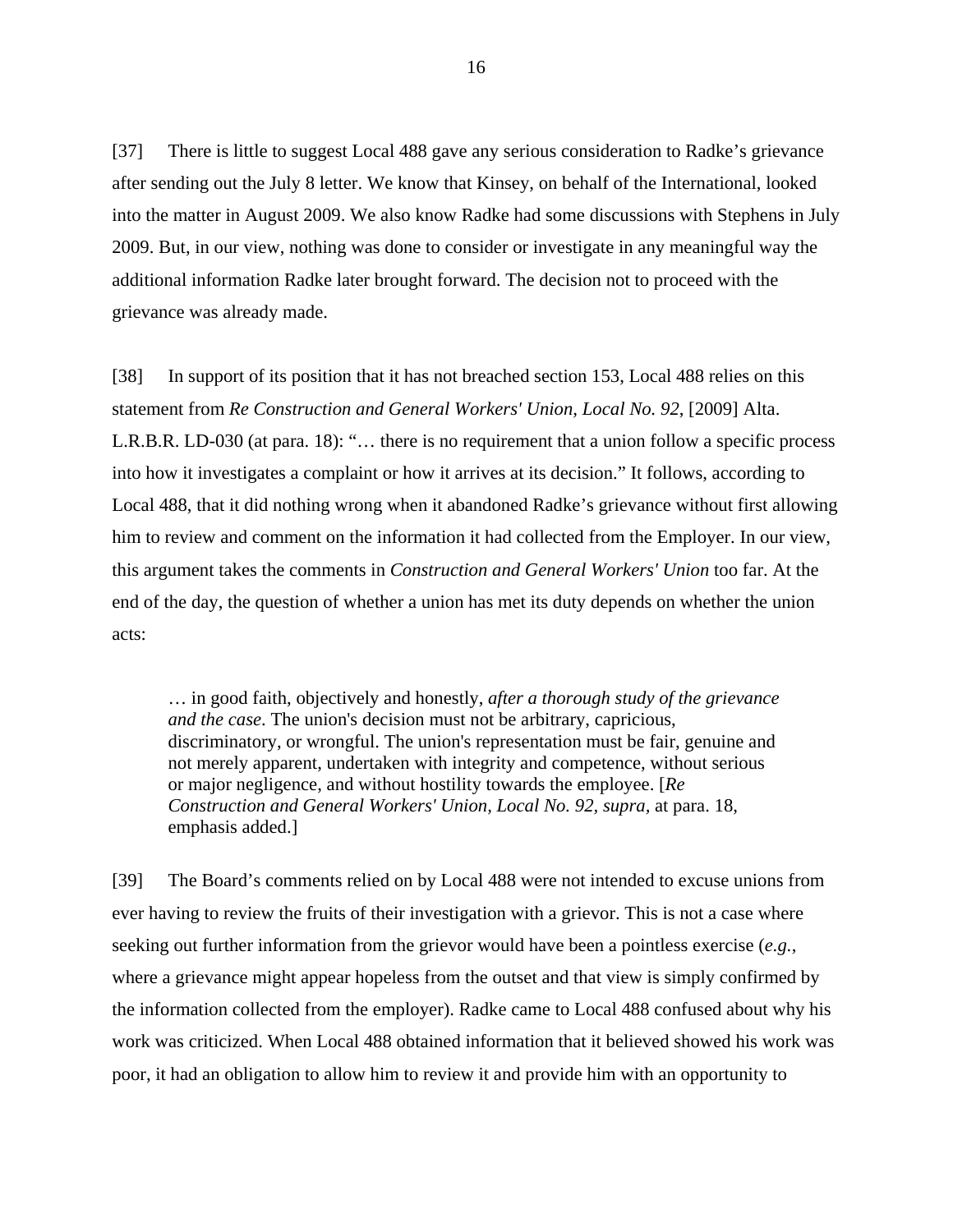respond. Radke did not know the case against him and had a lot to say about the documentation the Employer put forward, including: raising concerns about the legibility of some of the information provided (a problem acknowledged by York in his testimony); taking the position that some of the photos provided did not relate to his welds; it was possible to interpret the Daily Field Welding Data in a way that made the "recap" observations non-culpable; and a different recollection regarding a discussion with a relief welder who allegedly advised Radke there were problems with his welds.

[40] Had Local 488 given Radke an opportunity to respond to the information the Local received prior to making a decision on his grievance, the Local could have weighed any conflicting information, sought further information from the Employer or others if necessary, and helped Radke better understand the information the Employer relied on. If Radke's concerns persisted at that point, Local 488 would then have been in a position to make an informed decision regarding whether to proceed with the grievance. Instead, Local 488 accepted the assertions provided by the Employer and never provided Radke any opportunity to respond before it made the decision to abandon his grievance.

[41] We also wish to express our concern about the approach taken by this union (and many others) regarding terminations that are allegedly made at the instance of third parties. Unions must take a cautious approach when dealing with the actions of third parties that are said to result in an individual's employment coming to an end. A third party's involvement is not a license for a union to do nothing. That is an arbitrary approach to an employee's rights under a collective agreement. In *United Association of Journeymen and Apprentices of the Plumbing and Pipefitting Industry of the United States and Canada, Local 488 et al.* v. *Bantrel Constructors Co.*, [2007] A.G.A.A. No. 33 [2007 ABQB 721; 2009 ABCA 84] (at para. 109), an arbitration board observed that if a third party site ban does not meet the just cause standards imposed by a collective agreement, "arbitral jurisprudence has found that the appropriate response from the employer is to lay off the individual from the site in question and transfer such employee to another site, if the employer has such site available". See also: *Finning (Canada) v. International*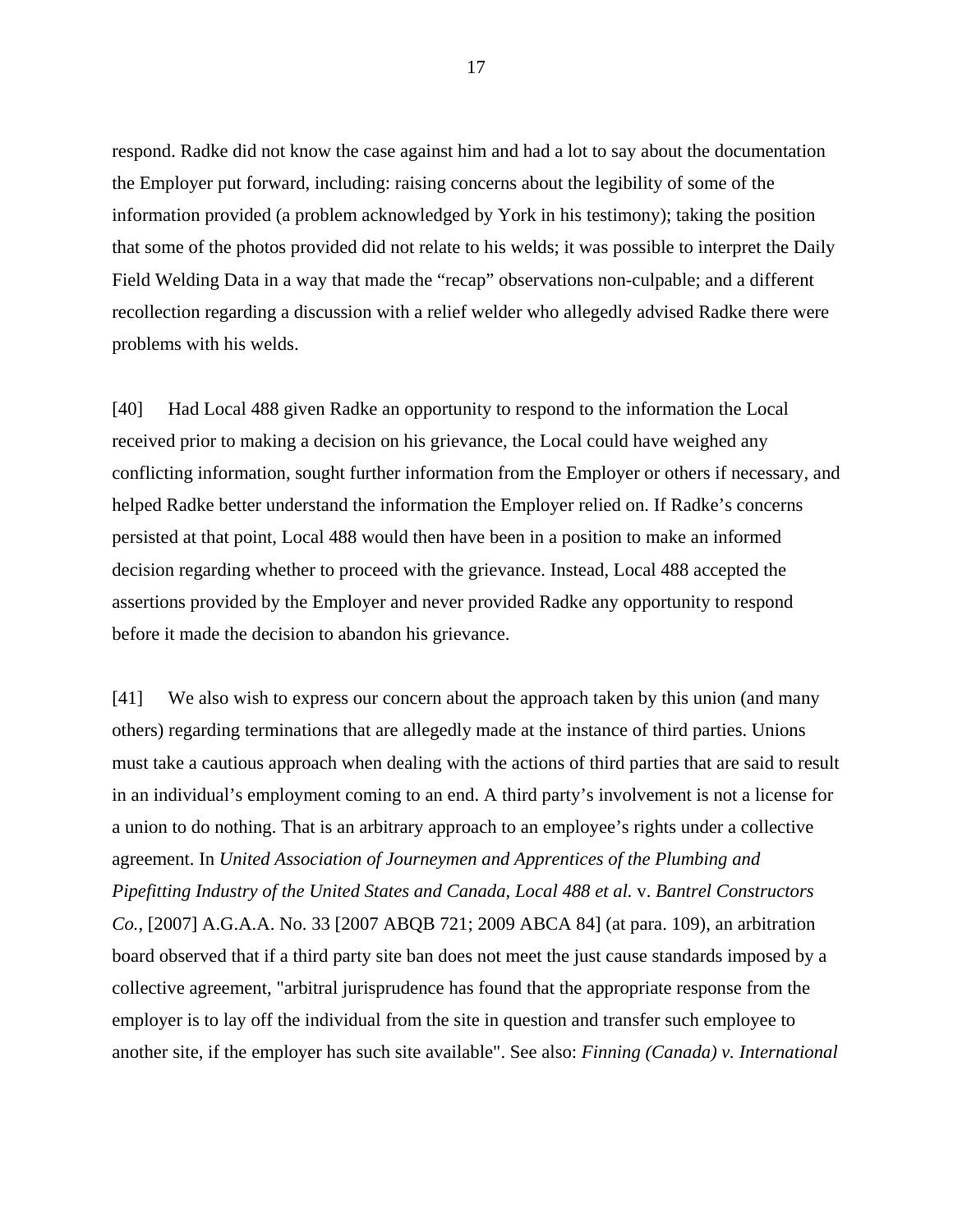*Association of Machinists and Aerospace Workers Local Lodge 99*, [2005] A.G.A.A. No. 11. Radke goes so far as to suggest that where there is no just cause, an employer should insist on the employee's return to the worksite or bear the costs of its decision not to so insist: *Dynamex Express* v. *Teamsters' Union, Local 141 (Dea Grievance)* (2001), 102 L.A.C. (4<sup>th</sup>) 284, at para. 15; but see the comments in *Finning (Canada) v. International Association of Machinists and Aerospace Workers Local Lodge 99*, *supra*.

[42] In addition, Radke argues the cases involving third party site bans are distinguishable to what happened here. He says the termination in this case was not initiated at the instance of a third party. Instead, it was based on the Employer's independent decision to end Radke's employment when it did not have just cause to do so. That the Employer's decision was subsequently supported by a request by the client that Radke's employment be terminated is irrelevant to the issues under the collective agreement. Because it is the Employer's actions that caused the loss of employment, it is responsible for the costs flowing from its decision under the collective agreement. Radke suggests there was much to support this view of events, including the Enbridge letters being issued after the terminations were implemented and Robert Kerr's testimony suggesting the decision to terminate was based on his observations as the Employer's welding supervisor and discussions with the Employer's superintendent rather than at the instance of a third party.

[43] All of this serves to highlight why cases involving third party site bans are not easy and require unions to give careful consideration regarding whether a grievance should be pursued. Unfortunately, that kind of analysis was not engaged in here. Once Local 488 received a copy of the Enbridge letters requesting that Radke's employment be terminated, the Local viewed the case as closed without allowing Radke to view and comment on the information it had collected and without giving any meaningful consideration to the issue of whether the Employer had just cause, and if it did not, what options might be available in the circumstances. That cavalier approach to Radke's rights under the collective agreement led Local 488 to breach its duty under section 153 of the *Code*.